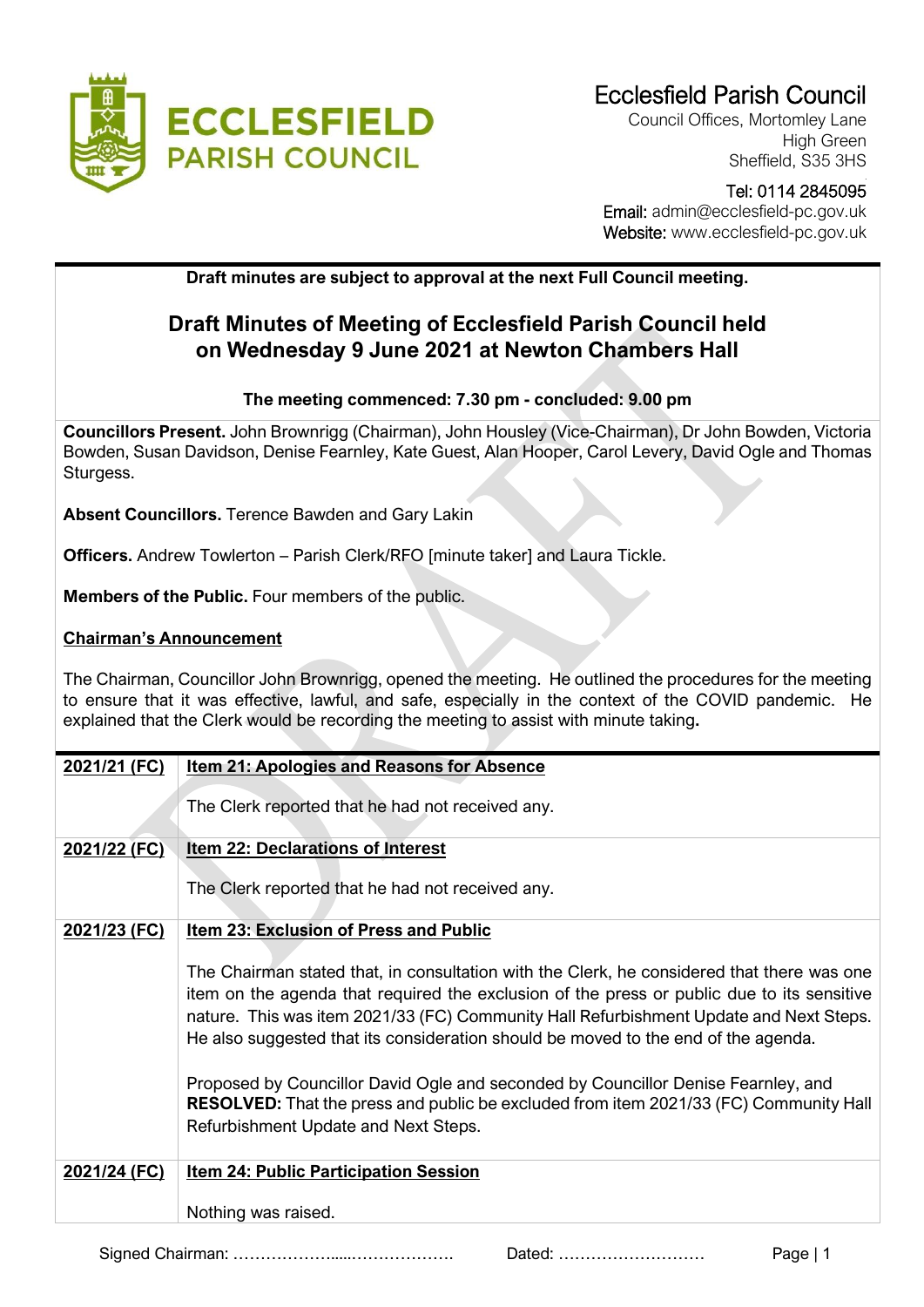| <u>2021/25 (FC)</u> | <b>Item 25: Council Minutes</b>                                                                                                                                                                                                                                                                                                     |
|---------------------|-------------------------------------------------------------------------------------------------------------------------------------------------------------------------------------------------------------------------------------------------------------------------------------------------------------------------------------|
|                     | The Chairman, Councillor John Brownrigg introduced the draft minutes and associated<br>actions from the Annual Meeting of Ecclesfield Parish Council held on 19 May 2021. The<br>Clerk explained that he had received a few suggested minor amendments before the<br>meeting. The minutes were then considered.                     |
|                     | Proposed by Councillor David Ogle and seconded by Councillor Thomas Sturgess and<br><b>RESOLVED:</b> Subject to the agreed minor amendments being made that the minutes of the<br>Annual meeting of Ecclesfield Parish Council held on 19 May 2021 be approved.<br>(11 in favour)                                                   |
| 2021/26 (FC)        | Item 26: Environmental Planning Committee Minutes                                                                                                                                                                                                                                                                                   |
|                     | Councillor Dr John Bowden, Chairman of the Environmental Planning Committee, gave a<br>brief commentary of the draft minutes and associated actions from the meetings of 13 May<br>2021 and 27 May 2021. The Clerk explained that he had received a few suggested minor<br>amendments before the meeting.                           |
|                     | Proposed by Councillor Alan Hooper and seconded by Councillor John Housley and<br><b>RESOLVED:</b> That subject to the agreed minor amendments being made the minutes of the<br>Environmental Planning Committee held on 13 May 2021 be approved.<br>(11 in favour)                                                                 |
|                     | Proposed by Councillor Alan Hooper and seconded by Councillor John Housley and<br>RESOLVED: That subject to the agreed minor amendments being made the minutes of the<br>Environmental Planning Committee held on 27 May 2021 be approved.<br>(11 in favour)                                                                        |
| 2021/27 (FC)        | <b>Item 27: Staffing Committee Minutes</b>                                                                                                                                                                                                                                                                                          |
|                     | The Chairman of the Staffing Committee, Councillor Carol Levery introduced the draft<br>minutes and associated actions from the Staffing Committee meeting held on 13 May 2021.<br>The Clerk explained that he had received a few suggested minor amendments before the<br>meeting. The minutes were then considered.               |
|                     | Councillor Carol Levery explained that a special meeting of the Staffing Committee was to<br>be held to discuss in detail the Moses/Pressland Ecclesfield Intervention report and which<br>all Councillors would be invited to attend. It was proposed and agreed that this should take<br>place on Monday 28 June 2021 at 7.30 pm. |
|                     | Proposed by Councillor Denise Fearnley and seconded by Councillor Victoria Bowden and<br><b>RESOLVED: That</b>                                                                                                                                                                                                                      |
|                     | 1. Subject to the agreed minor amendments being made the minutes of the Staffing<br>Committee held on 13 May 2021 be approved.                                                                                                                                                                                                      |
|                     | 2. A special meeting of the Staffing Committee should take place on 28 June 2021 at<br>7.30 pm to discuss the Moses/Pressland Ecclesfield Intervention report and to which<br>all Councillors will be invited to attend.                                                                                                            |
|                     | (11 in favour)                                                                                                                                                                                                                                                                                                                      |
| 2021/28 (FC)        | <b>Item 28: Finance and Premises Minutes</b>                                                                                                                                                                                                                                                                                        |
|                     | Kate Guest, Chairman of the Finance and Premises Committee, introduced and provided a<br>brief commentary on the minutes from 28 May 2021. She noted that it was intended that<br>there would be a cheque presentation event concerning the proposed award of £4,270 to                                                             |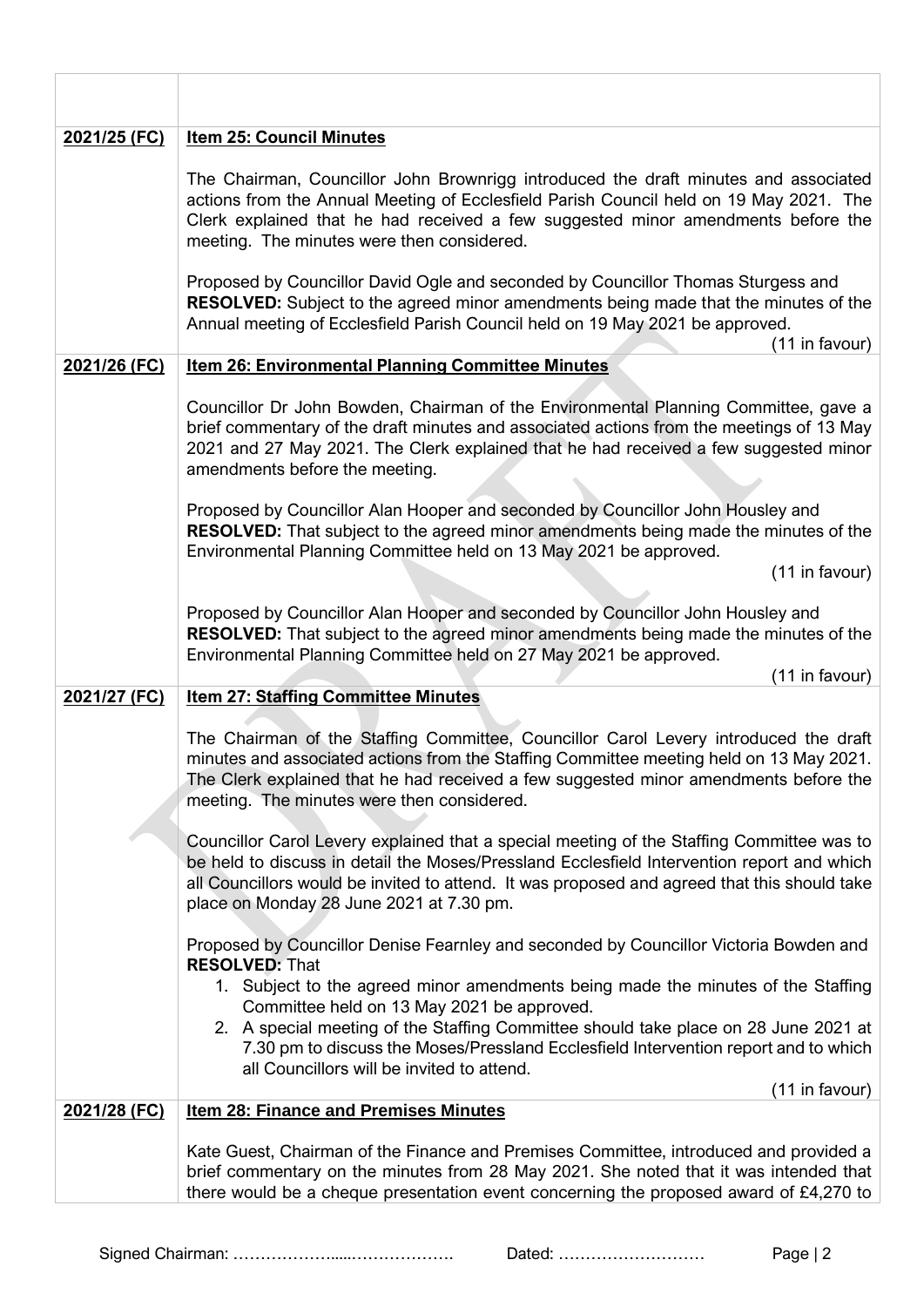|              | Friends of Charlton Brook (see 3 below), which Councillor Susan Davidson had agreed to<br>lead on. This was welcomed.                                                                                                                                                                                                                                                            |
|--------------|----------------------------------------------------------------------------------------------------------------------------------------------------------------------------------------------------------------------------------------------------------------------------------------------------------------------------------------------------------------------------------|
|              | Proposed by Councillor David Ogle and seconded by Councillor Susan Davidson and<br>RESOLVED: That: -                                                                                                                                                                                                                                                                             |
|              | 1. Unibrass Foundation is granted an award of £981.00 for hire of percussion<br>instruments from Chapeltown Silver Prize Band, van hire, music and printing, on-site<br>activities, and concert costs towards the inter-university brass band summer school<br>at Hesley Wood, and that this should be 'top sliced' from the overall ward-based<br>grant pot $-2021(F&P) 6(1)$ . |
|              | 2. Ecclesfield Gala Committee is granted an award of £1,100 from the COVID Recovery<br>Fund towards the September 2021 Ecclesfield Gala - 2021(F&P) 6 (2).                                                                                                                                                                                                                       |
|              | 3. Friends of Charlton Brook be granted an award of £4,270 towards BMX track<br>refurbishment and replacement of wooden knee rails and provision of litter bins,<br>seating, and minor path improvements at Charlton Brook greenspace - 2021(F&P) 6<br>(3).                                                                                                                      |
|              | 4. The cashbook, account/bank reconciliation and management accounts for March<br>2021 be approved - 2021(F&P) (4).                                                                                                                                                                                                                                                              |
|              | 5. The schedule of payments dated 14/5/21 to 20/5/21 and shown at Appendix A be<br>approved - 2021(F&P) (5).                                                                                                                                                                                                                                                                     |
|              | 6. The Council's Financial Regulations should be updated as follows:<br>a) They should be brought up to date in line with the latest procurement<br>regulations.                                                                                                                                                                                                                 |
|              | b) The Clerk is granted delegated powers to approve spend on any item up to<br>£100 where there is sufficient budget provision for that class of expenditure                                                                                                                                                                                                                     |
|              | c) All payments should be reported to and approved by Full Council.<br>d) Full Council should authorise expenditure on approved earmarked reserves.                                                                                                                                                                                                                              |
|              | e) They should include an agreed schedule of payments to be made by Direct<br>Debit, Standing Orders and Bacs.                                                                                                                                                                                                                                                                   |
|              | Finance and Premises Committee be granted delegated powers to authorise<br>f)<br>Ward Based and COVID grants up to a value of £350.                                                                                                                                                                                                                                              |
|              | g) The revised Financial Regulation should be brought to 15 July Finance and<br>Premises Committee for consideration - all 2021(F&P) (6).<br>7. The Clerk, in conjunction with the Chairman and Vice-Chairman of the Finance and                                                                                                                                                 |
|              | Premises Committee, review the process for authorising expenditure on earmarked<br>reserves - 2021(F&P) (7).                                                                                                                                                                                                                                                                     |
|              | The Council agrees to purchases four noticeboards (a mix of open and closed) for<br>8.<br>various locations across the Parish including outside the Acorn Public House and<br>Ecclesfield Park - 2021(F&P) (8).                                                                                                                                                                  |
|              | The Council agrees to purchase an additional four laptops for use by Councillors and<br>9.<br>these be offered in the first instance to the Vice-Chairman of the various Committees<br>$-2021(F8P)$ (9).                                                                                                                                                                         |
|              | 10. Facility Maintenance Solutions be appointed to provide an out of hours service based<br>on the fee structure set out in their email dated 10 May 2021 to the Clerk - 2021(F&P)<br>(10).                                                                                                                                                                                      |
|              | 11. That the minutes of the Finance and Premises meeting held on 27 May 2021 be<br>approved.<br>(11 in favour)                                                                                                                                                                                                                                                                   |
| 2021/29 (FC) | Item 29: To receive an update from the following Working Groups and activities                                                                                                                                                                                                                                                                                                   |
|              | Neighbourhood Plan<br>1.                                                                                                                                                                                                                                                                                                                                                         |
|              | Its Chairman, Councillor John Housley, gave a verbal report on the progress of this Working<br>Group. He explained that it was progressing well. This included the preparation of a draft                                                                                                                                                                                        |

Signed Chairman: ……………….....………………. Dated: ……………………… Page | 3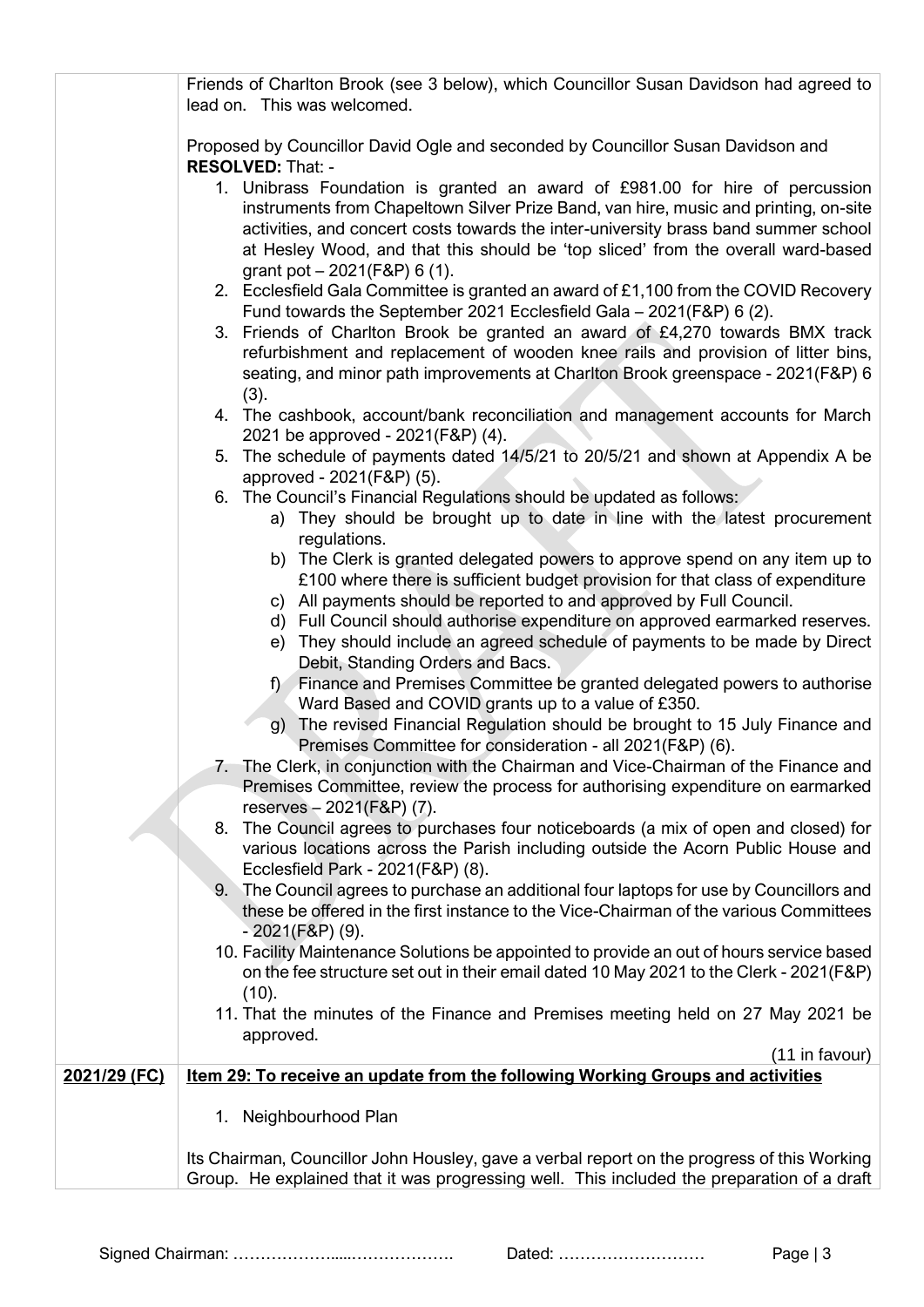|              | questionnaire, a list of assets that should be protected through the planning system and the<br>development of a design guide.                                                                                                                                                                                                                                                                                                                                                                 |                                                                                         |                    |             |               |  |
|--------------|------------------------------------------------------------------------------------------------------------------------------------------------------------------------------------------------------------------------------------------------------------------------------------------------------------------------------------------------------------------------------------------------------------------------------------------------------------------------------------------------|-----------------------------------------------------------------------------------------|--------------------|-------------|---------------|--|
|              | 2. Dementia Friendly Parish                                                                                                                                                                                                                                                                                                                                                                                                                                                                    |                                                                                         |                    |             |               |  |
|              | to the efforts of the Group to work with local businesses.                                                                                                                                                                                                                                                                                                                                                                                                                                     | Councillor John Housley, its Chairman, gave a verbal update. He made specific reference |                    |             |               |  |
|              | 3. Hedgehog Friendly Parish                                                                                                                                                                                                                                                                                                                                                                                                                                                                    |                                                                                         |                    |             |               |  |
|              | It was reported that there had been good news as the Council had just been included in<br>the British Hedgehog Preservation Society Roll of Honour<br>(see https://www.britishhedgehogs.org.uk/hedgehog-heroes-roll-honour/) for its efforts in<br>promoting and conserving hedgehogs, which were welcomed. Reference was made to<br>promotional activities, including work with schools, business, and the community.                                                                         |                                                                                         |                    |             |               |  |
|              | 4. Ecclesfield Civil Parish Archiving project                                                                                                                                                                                                                                                                                                                                                                                                                                                  |                                                                                         |                    |             |               |  |
|              | Councillor John Housley highlighted the many achievements of the project. These included<br>that it had a new submission for the May Queen celebrations in Grenoside from the 1950's,<br>have updated the existing walking leaflets in preparation for them going on to the new<br>walking website soon and are looking at having a presence at the Ecclesfield Library Gala<br>on the 24 <sup>th</sup> July. It was also noted that volunteers are coming back to resume archiving<br>duties. |                                                                                         |                    |             |               |  |
|              | 5. School Uniform Swap                                                                                                                                                                                                                                                                                                                                                                                                                                                                         |                                                                                         |                    |             |               |  |
|              | The Clerk explained that this was going very well and beyond initial expectations. This<br>included that uniforms have been flying out over the Spring bank holiday and the Council<br>had received lots of donations too. Councillor Kate Guest suggested that it may be helpful<br>to have a long-term plan for this activity.                                                                                                                                                               |                                                                                         |                    |             |               |  |
|              | New Councillors were reminded that they could join these groups should they wish.                                                                                                                                                                                                                                                                                                                                                                                                              |                                                                                         |                    |             |               |  |
|              | Councillor John Housley also spoke about activities by the Parish Council and others in<br>respect of litter picking.                                                                                                                                                                                                                                                                                                                                                                          |                                                                                         |                    |             |               |  |
| 2021/30 (FC) |                                                                                                                                                                                                                                                                                                                                                                                                                                                                                                | <b>Item 30: Payments for Approval</b>                                                   |                    |             |               |  |
|              | The Clerk gave a brief verbal and written report on payments for approval between 21 May<br>2021 and 2 June 2021.                                                                                                                                                                                                                                                                                                                                                                              |                                                                                         |                    |             |               |  |
|              | Proposed by Councillor David Ogle and seconded by Councillor Denise Fearnley and<br>RESOLVED: That the payments for approval between 21 May 2021 and 2 June 2021 (and<br>as shown below) be approved.                                                                                                                                                                                                                                                                                          |                                                                                         |                    |             |               |  |
|              | (11 in favour)                                                                                                                                                                                                                                                                                                                                                                                                                                                                                 |                                                                                         |                    |             |               |  |
|              | Date invoice<br>received                                                                                                                                                                                                                                                                                                                                                                                                                                                                       | <b>Payee Name</b>                                                                       | <b>Description</b> | Ref         | <b>Amount</b> |  |
|              |                                                                                                                                                                                                                                                                                                                                                                                                                                                                                                |                                                                                         |                    |             |               |  |
|              | 21.5.21                                                                                                                                                                                                                                                                                                                                                                                                                                                                                        | <b>Pitney Bowes</b>                                                                     | Photocopying       | <b>BACS</b> | £9.14         |  |
|              | 24.5.21                                                                                                                                                                                                                                                                                                                                                                                                                                                                                        | Sheffield City Council                                                                  | Rates              | DD          | £67.00        |  |

Signed Chairman: ……………….....………………. Dated: ……………………… Page | 4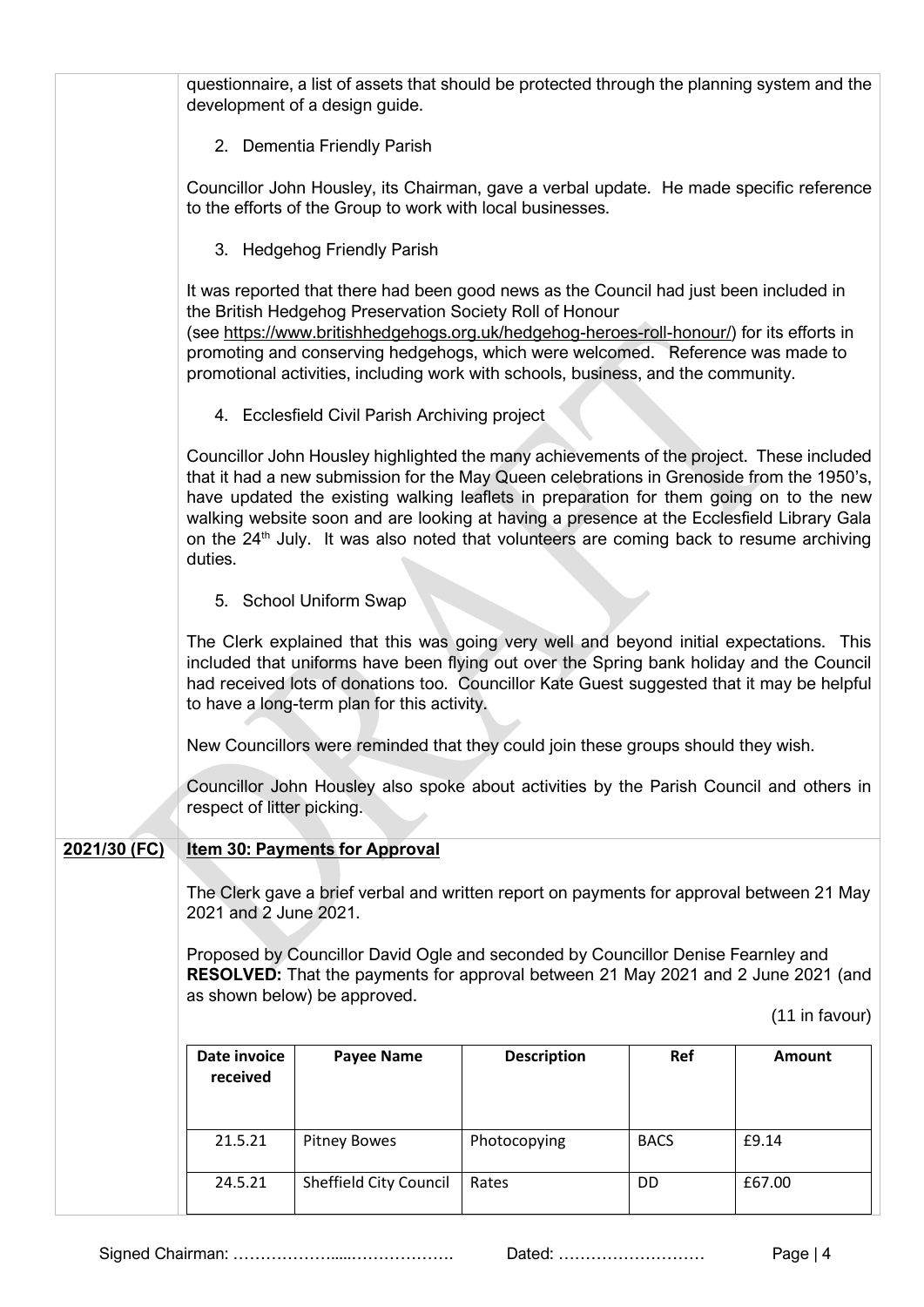|                                                                                                                                                                                                                                                                                                                         | 24.5.21                                                                                                                                                                                                                                                                                                                                                                                                                                                                                                                     | Supake                                              | On site visit                                                                    | <b>BACS</b> | £145.06        |
|-------------------------------------------------------------------------------------------------------------------------------------------------------------------------------------------------------------------------------------------------------------------------------------------------------------------------|-----------------------------------------------------------------------------------------------------------------------------------------------------------------------------------------------------------------------------------------------------------------------------------------------------------------------------------------------------------------------------------------------------------------------------------------------------------------------------------------------------------------------------|-----------------------------------------------------|----------------------------------------------------------------------------------|-------------|----------------|
|                                                                                                                                                                                                                                                                                                                         | 26.5.21                                                                                                                                                                                                                                                                                                                                                                                                                                                                                                                     | <b>Weatherproof Litter</b><br>posters               | Durable litter<br>weatherproof poster                                            | <b>BACS</b> | £218 (ex VAT)  |
|                                                                                                                                                                                                                                                                                                                         | 26.5.21                                                                                                                                                                                                                                                                                                                                                                                                                                                                                                                     | <b>Talk Talk</b>                                    | <b>Broadband</b>                                                                 | DD          | £37.80         |
|                                                                                                                                                                                                                                                                                                                         | 2.6.21                                                                                                                                                                                                                                                                                                                                                                                                                                                                                                                      | Supake                                              | IT support                                                                       | <b>BACS</b> | £326.40        |
|                                                                                                                                                                                                                                                                                                                         | 2.6.21                                                                                                                                                                                                                                                                                                                                                                                                                                                                                                                      | <b>YPO</b>                                          | Cleaning products                                                                | <b>BACS</b> | £40.06         |
|                                                                                                                                                                                                                                                                                                                         | 2.6.21                                                                                                                                                                                                                                                                                                                                                                                                                                                                                                                      | <b>JRB Enterprise</b>                               | Dog bags                                                                         | <b>BACS</b> | £161.14        |
|                                                                                                                                                                                                                                                                                                                         | 2.6.21                                                                                                                                                                                                                                                                                                                                                                                                                                                                                                                      | e.on                                                | Electric: community<br>room                                                      | DD          | £73.36         |
|                                                                                                                                                                                                                                                                                                                         | 2.6.21                                                                                                                                                                                                                                                                                                                                                                                                                                                                                                                      | <b>FMS</b>                                          | <b>Public toilets</b><br>maintenance                                             | <b>BACS</b> | £515.00        |
|                                                                                                                                                                                                                                                                                                                         | 2.6.21                                                                                                                                                                                                                                                                                                                                                                                                                                                                                                                      | <b>FMS</b>                                          | Defibrillator<br>maintenance                                                     | <b>BACS</b> | £247.20        |
|                                                                                                                                                                                                                                                                                                                         | 2.6.21                                                                                                                                                                                                                                                                                                                                                                                                                                                                                                                      | <b>FMS</b>                                          | War memorial and<br>EPC grounds<br>maintenance                                   | <b>BACS</b> | £121.80        |
|                                                                                                                                                                                                                                                                                                                         | 2.6.21                                                                                                                                                                                                                                                                                                                                                                                                                                                                                                                      | <b>B&amp;M</b>                                      | Waste services                                                                   | <b>BACS</b> | £192.50        |
|                                                                                                                                                                                                                                                                                                                         | 2.6.21                                                                                                                                                                                                                                                                                                                                                                                                                                                                                                                      | Google                                              | Gsuite                                                                           | DD          | £73.60         |
| 2021/31 (FC)                                                                                                                                                                                                                                                                                                            | Item 31: CIL spending priorities for the Council's share of the Community<br>Infrastructure Levy for 2021/2022                                                                                                                                                                                                                                                                                                                                                                                                              |                                                     |                                                                                  |             |                |
| It was explained that the Parish Council will receive a share of the Community Infrastructure<br>Levy (CIL) for 2021/2022 levied by Sheffield City Council. It was estimated that this would<br>be around £12,000. A wide-ranging discussion then took place on priorities for spending by<br>the Council of its share. |                                                                                                                                                                                                                                                                                                                                                                                                                                                                                                                             |                                                     |                                                                                  |             |                |
|                                                                                                                                                                                                                                                                                                                         | Proposed by Councillor Alan Hooper and seconded by Councillor Victoria Bowden and<br><b>RESOLVED:</b> That the Councils priorities for the spending of its share of the Community<br>Infrastructure Levy for 2021/2022 are Improvements to Parks and Open Spaces and<br>Highway Safety.                                                                                                                                                                                                                                     |                                                     |                                                                                  |             |                |
|                                                                                                                                                                                                                                                                                                                         |                                                                                                                                                                                                                                                                                                                                                                                                                                                                                                                             |                                                     |                                                                                  |             | (11 in favour) |
| 2021/32 (FC)                                                                                                                                                                                                                                                                                                            |                                                                                                                                                                                                                                                                                                                                                                                                                                                                                                                             | Council, including the holding of physical meetings | Item 32. To receive an update on the COVID pandemic and its implications for the |             |                |
|                                                                                                                                                                                                                                                                                                                         | The Clerk explained that the latest position concerning the holding of Council physical and<br>other meetings was similar to the one provided at the previous meeting. In particular, that<br>certain Council meetings from 7 May 2021 onwards can no longer be held remotely. Also,<br>that the general public must be allowed some opportunity to attend such meetings. This,<br>however, in his opinion only covered meetings that necessitate a decision being taken by<br>vote. Other meetings could be held remotely. |                                                     |                                                                                  |             |                |